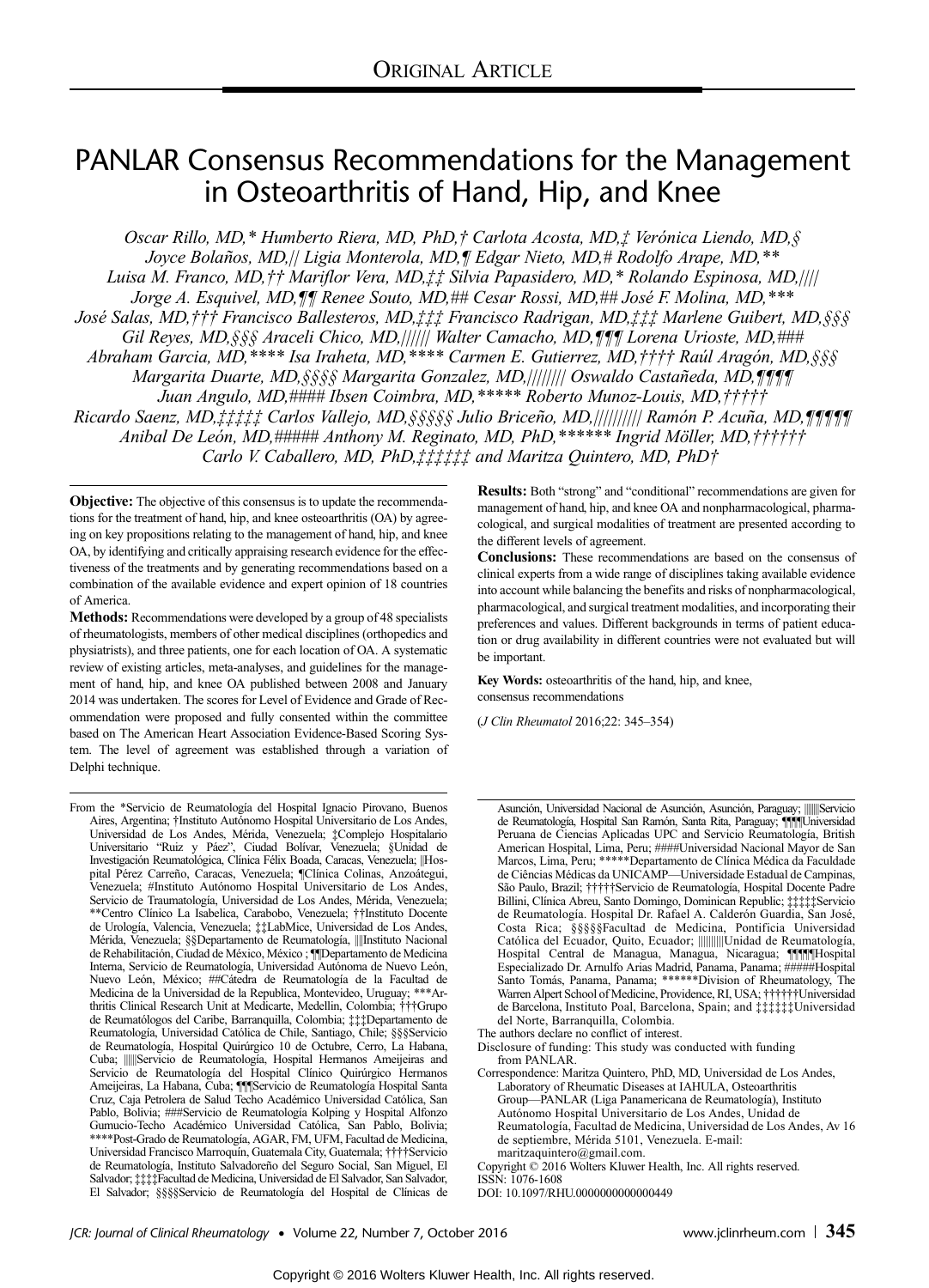$\sum$  steoarthritis (OA) is the most common type of rheumatic dis-<br>ease; it is one of the main reasons for presentation to a rheumatologist. As the second most common cause of work disability after cardiovascular disease, OA incurs direct and indirect costs that have a major impact on the world economy and health systems.<sup>1,2</sup>

The reported prevalence of OA ranges from 0.5 to 40% of the general population. The wide variation is attributed to the variability of the clinical features of the disease and the different criteria used for diagnosis.<sup>1,2</sup> Multiple patient factors are associated with an increased risk of OA, with age being the most important, followed by gender, body mass index, and microtraumas. $3-6$  This consensus derives from a previous study of Demographic and Clinical Characteristics of 3040 Patients by the PANLAR OA study group, reporting significant differences in handling these patients and the need for reaching an agreement in the management of OA in Latin America, taking into account the conditions of this region.'

As there is a lack of standardized criteria for the treatment of OA, the objective of this committee of experts was to obtain agreement on OA treatment and to provide recommendations for the three most common joints affected by OA: the hand, hip, and knee.

# METHODS

#### Literature Research

A group specialized in literature research performed a review of the literature available from 2008 to 2014 in MEDLINE, PubMed (National Center for Biotechnology Information, Bethesda, MD, USA), Cochrane Library (John Wiley & Sons, Inc., NJ, USA), and Embase (Elsevier, Madrid, Spain). The level of evidence and strength of recommendation were evaluated as shown in Table 1, which were proposed and fully consented within the committee based on The American Heart Association Evidence-Based Scoring System.8

A total of 896 articles were selected for analysis. The articles were classified according to the model proposed by the Center for Evidence-Based Medicine at Oxford, UK or the Jadad scale.<sup>9</sup> Using these criteria, 108 articles were selected, and individual responses to questions developed through the analysis of the evidence available in the literature were given by the committee of experts.<sup>1-136</sup>

### **Participants**

**TABLE 1.** Lovel of Evidence

Forty-eight experts in the field of OA (rheumatologists, orthopedic surgeons, and physical medicine specialties and OA patients and a general coordinator) representing 18 Latin American countries agreed to take part in this study.

#### Experts' Consensus

Two sessions were conducted with the aim of reaching agreement on the final recommendations for OA in all three joints. Each participant was asked to contribute independently with questions related to key clinical aspects in the management of hand, hip, and knee OA. The consensus was reached by using a variation of the Delphi technique. The experts answered questionnaires in three rounds. After each round, a facilitator provided an anonymous summary of the experts' forecasts from the previous round and the reasons they provided for their judgments. The experts revised their earlier answers in light of the replies of other members of their panel.

Upon completion of the expert opinions, the document was edited by the Editorial Committee with the final texts approved by members of the working groups.

#### Recommendations for Hand OA

The recommendations for the management of hand OA are summarized in Table 2 together with the level of evidence supporting them. The treatment propositions are categorized into nonpharmacological, pharmacological, and surgical treatment modalities.

The treatment of hand OA should be individualized according to the type of OA (nodal or erosive), its location and severity, the presence of inflammation, the pain level, the level of disability and reduction in quality of life, the comorbidities and concomitant medication, and the needs and expectations of patients.<sup>10–15</sup>

#### Nonpharmacological Treatment Modalities

Education with regard to joint protection should be provided (how to avoid adverse mechanical factors) together with an exercise regimen that includes muscle strengthening and range-of-motion exercises  $(IC).<sup>14–17</sup>$  Furthermore, the combination of an orthosis (splint) with an exercise regimen to improve pain and functionality in the short and long term and an exercise regimen has been shown to decrease pain and increase the range of motion and strength in hand OA.<sup>10,14,16–26</sup>

#### Pharmacological Treatment Modalities

Pharmacological modalities of treatment include the use of topical NSAIDs, acetaminophen/paracetamol, and oral NSAIDs. Topical NSAIDs are indicated as being effective and safe for mild to moderate pain, and they are also indicated in elderly patients

| <b>IADLL I.</b> LEVEL OF LYIUCHCE |                                                                                                                                                              |  |
|-----------------------------------|--------------------------------------------------------------------------------------------------------------------------------------------------------------|--|
| Level                             | Meaning                                                                                                                                                      |  |
| A                                 | Information from various randomized clinical trials or meta-analyses.                                                                                        |  |
| B                                 | Information from a randomized clinical trial or nonrandomized studies.                                                                                       |  |
| C                                 | Experts' consensus, case studies, or care standards.                                                                                                         |  |
|                                   | Strength of Recommendation                                                                                                                                   |  |
| Level                             | Meaning                                                                                                                                                      |  |
|                                   | There is evidence and/or general agreement that a procedure or treatment is beneficial, useful, or effective.                                                |  |
| Π                                 | Conflicting evidence and/or differing opinions about the efficacy of a procedure or treatment.                                                               |  |
| Пa                                | Evidence and/or agreement favor usefulness or efficacy.                                                                                                      |  |
| IIb                               | Usefulness or efficacy is not established by evidence or opinion.                                                                                            |  |
| Ш                                 | Conditions for which there is evidence, general agreement, or both that the procedure treatment is not useful/effective and in some<br>cases may be harmful. |  |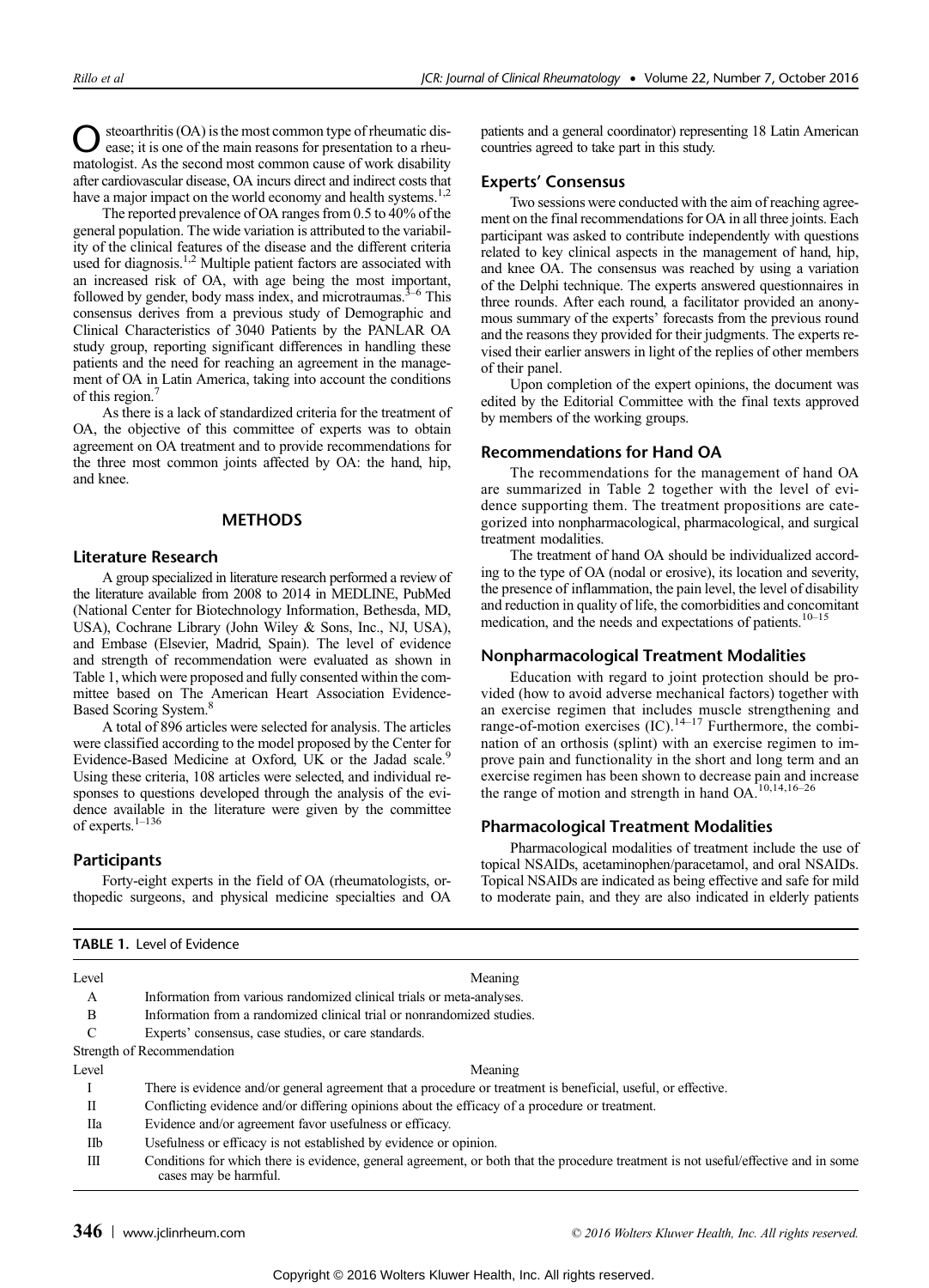#### TABLE 2. Recommendations and Level of Evidence Relating to Hand OA

| <b>Proposition</b>                                                                                                                                                                                                                                                                               | Level of<br><b>Evidence</b> |
|--------------------------------------------------------------------------------------------------------------------------------------------------------------------------------------------------------------------------------------------------------------------------------------------------|-----------------------------|
| Nonpharmacological treatment modalities                                                                                                                                                                                                                                                          |                             |
| 1. Education with regard to joint protection together with an exercise regimen including muscle strengthening and range of<br>motion exercises. $[4-17]$                                                                                                                                         | (IC)                        |
| 2. The combination of an orthosis (splint) with an exercise regimen to improve pain and functionality in the short and long<br>term. <sup>7,14,16-26</sup>                                                                                                                                       | (IIaB)                      |
| <b>Pharmacological treatment modalities</b>                                                                                                                                                                                                                                                      |                             |
| 3. Topical NSAIDs are indicated as being effective and safe for mild to moderate pain in patients with few affected joints and<br>in elderly patients with mild to moderate persistent pain. <sup>13,30-34</sup>                                                                                 | (IA)                        |
| 4. Acetaminophen/paracetamol (up to 3 $g/day$ ) is the preferred oral analgesic for the long-term treatment particularly in elderly<br>patients because of its relative safety in comparison with NSAIDs. <sup>31,32</sup>                                                                       | (IB)                        |
| 5. Oral NSAIDs are recommended at the lowest effective dose and for the shortest time possible if patients present inadequate<br>response to acetaminophen/paracetamol. <sup>13,31,35-37</sup> The high risk associated with gastrointestinal and cardiovascular events<br>should be considered. | (IA)                        |
| 6. The use of chondroitin sulfate for pain relief and function is recommended as it has a good safety profile. <sup>38-40</sup>                                                                                                                                                                  | (IA)                        |
| 7. Glucosamine and chondroitin sulfate are supported in the treatment of hand and knee OA. <sup>39</sup>                                                                                                                                                                                         | (IB)                        |
| 8. Steroids or intra-articular hyaluronic acid may be considered for use in the treatment of OA of the symptomatic TMC joint. <sup>28,29,41</sup>                                                                                                                                                | (IIaB)                      |
| 9. Intramuscular steroid is not recommended for patients with symptomatic hand OA. <sup>48</sup>                                                                                                                                                                                                 | (IIIC)                      |
| 10. The use of diacerein is not recommended as its effectiveness and the risk/benefits profile has not been established.                                                                                                                                                                         | (IIIC)                      |
| 11. Adalimumab or infliximab are not recommended in patients with secondary or erosive hand. <sup>29,50,51,53</sup>                                                                                                                                                                              | (IIIB)                      |
| 12. Bisphosphonates (clodronate) is not recommended. <sup>54</sup>                                                                                                                                                                                                                               | (IIIB)                      |
| 13. Hydroxychloroquine is not recommended for the symptomatic treatment of erosive hand $OA$ <sup>52</sup>                                                                                                                                                                                       | (IIIC)                      |
| <b>Surgical treatment modalities</b>                                                                                                                                                                                                                                                             |                             |
| 14. Trapeziectomia, arthroplasty with ligament reconstruction and tendon interposition, or arthrodesis may be considered for severe<br>OA of the base of the first finger (rhizarthrosis) if severe pain and/or disability and after conservative treatment have failed. <sup>53–60</sup>        | (IIbB)                      |
| 15. Ligament reconstruction is recommended for stage I. Hemitrapeziectomy, TM joint arthrodesis, implant, or arthroplasty is<br>recommended for stages II and III. Complete removal of the trapezium with or without ligament reconstruction is<br>recommended for stage IV.59,60,62             | (IIbB)                      |

with mild to moderate persistent pain. For long-term treatment of hand OA, acetaminophen/paracetamol is the preferred oral analgesic. Other treatments in hand OA include the use of chondroitin sulfate for pain relief and function and the use of glucosamine and chondroitin sulfate. Furthermore, the use of steroids or intraarticular hyaluronic acid may be considered for use in the treatment of OA of the symptomatic TMC joint.28,29,41

# Surgical Treatment Modalities

Surgery (trapeziectomia, arthroplasty with ligament reconstruction and tendon interposition, or arthrodesis) may be considered for severe OA of the base of the first finger (rhizarthrosis) in patients who have severe pain and/or disability and after conservative treatment has failed (IIbB).<sup>53–60</sup> Proper use of arthroplasty or arthrodesis for the affected joints requires careful consideration of the needs of the patient with regard to the affected fingers.<sup>55-60</sup>

# Recommendations for Hip OA

The recommendations for the management of hip OA are summarized in Table 3 together with the level of evidence supporting them. The treatment propositions are categorized into nonpharmacological, pharmacological, and surgical treatment modalities.

# Nonpharmacological Treatment Modalities

Early rehabilitation is indicated to maintain mobility and prevent impairment of the extension and abduction function of the hip. Patients with hip OA should receive information and education regarding the therapeutic objectives and the importance of changes in lifestyle, which include an exercise regimen, weight reduction, the use of walking aids (walking stick and crutches) and shoe adjustments, and other measures to prevent the progression of joint damage.62–<sup>64</sup>

Available treatment options for pain relief in patients with hip OA include thermotherapy and transcutaneous electrical nerve stimulation (TENS).

# Pharmacological Treatment Modalities

The use of acetaminophen/paracetamol is recommended for use in hip OA owing to its safety profile.<sup>65</sup> NSAIDs may be indicated at higher than usual doses to treat more severe pain.<sup>61,66,67</sup> The use of hyaluronic acid in the treatment of hip OA may be beneficial and, thus, could help to reduce NSAID use.<sup>70</sup> In patients who suffer painful relapses and who do not respond to analgesics and NSAIDs, intra-articular corticosteroid injection (ultrasoundguided) may be beneficial to provide fast pain relief (IIaB).<sup>69,70</sup>

#### Surgical Treatment Modalities

The recommendations for the surgical treatment of hip OA are based on the available literature from the last 2 years.

Total hip arthroplasty is a surgical modality that is undergoing continuous development. It is indicated in patients who have OA accompanied by pain and difficulty walking and whose quality of life is impaired as it improves not only these factors but also patient survival.76 Avariety of models and metal implants are available, and different approaches can be chosen such as the use of a cemented, uncemented, or hybrid prosthesis. The available evidence shows that cemented prostheses are as effective as uncemented,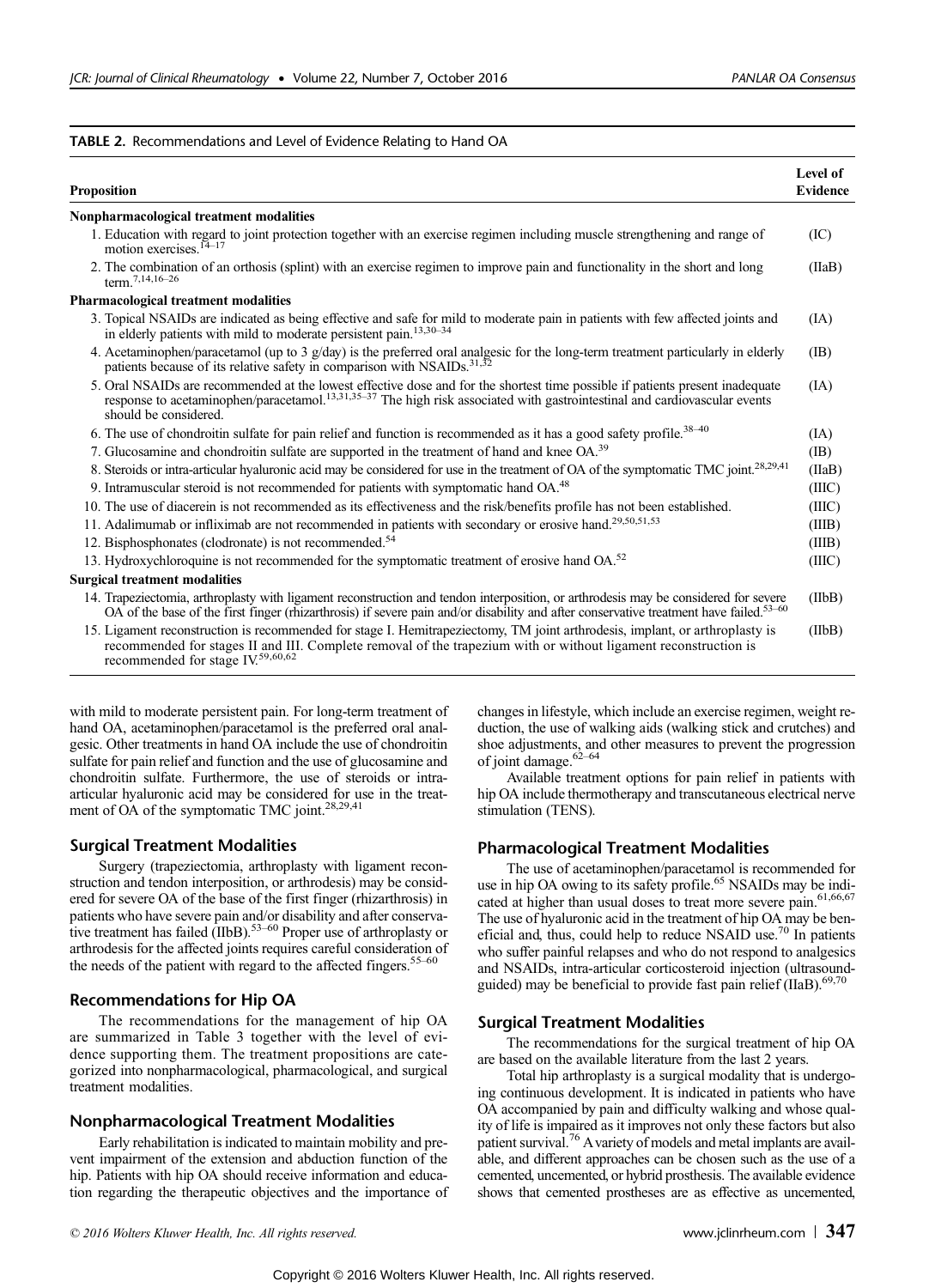#### TABLE 3. Recommendations and Level of Evidence Relating to Hip OA

| <b>Proposition</b>                                                                                                                                                                                                                                                                                                                                                                      | Level of<br>Evidence |
|-----------------------------------------------------------------------------------------------------------------------------------------------------------------------------------------------------------------------------------------------------------------------------------------------------------------------------------------------------------------------------------------|----------------------|
| Nonpharmacological treatment modalities                                                                                                                                                                                                                                                                                                                                                 |                      |
| 1. Information and education regarding the therapeutic objectives and the importance of changes in lifestyle, which include an<br>exercise regimen, weight reduction, use of walking aids (walking stick and crutches) and shoe adjustments and other measures<br>to prevent the progression of joint damage. <sup>62</sup>                                                             | (IB)                 |
| 2. Strengthening the extensors and abductors improves functionality and can be used to prepare the patient before a hip<br>implant. $61,62,64$                                                                                                                                                                                                                                          | (IB)                 |
| 3. The use of orthoses is recommended to prevent the progression of degenerative changes and improve hip function. <sup>61,62,64</sup>                                                                                                                                                                                                                                                  | (IIbB)               |
| 4. Thermotherapy can be performed to relieve pain. <sup>61,62,64</sup>                                                                                                                                                                                                                                                                                                                  | (IB)                 |
| 5. Transcutaneous electrical nerve stimulation (TENS) should also be used for pain relief and to reduce stiffness. <sup>62</sup>                                                                                                                                                                                                                                                        | (IIbB)               |
| 6. Aerobic exercise performed on a regular basis and muscle stretching and strengthening and joint mobility exercises are<br>recommended. <sup>62</sup>                                                                                                                                                                                                                                 | (IB)                 |
| 7. The use of a walking stick in the contralateral hand is also recommended. The handle should be at the level of the greater<br>trochanter of the femur. <sup>62</sup>                                                                                                                                                                                                                 | (IIbB)               |
| 8. A neuromuscular bandage may be beneficial as it aids analgesia, stimulates circulation, and reduces pressure. Consequently,<br>the patient's posture is improved. <sup>61</sup>                                                                                                                                                                                                      | (IIaB)               |
| Pharmacological treatment modalities                                                                                                                                                                                                                                                                                                                                                    |                      |
| 9. The use of acetaminophen/paracetamol is recommended in mild to moderate pain, owing to its safety profile. <sup>63</sup>                                                                                                                                                                                                                                                             | (IB)                 |
| 10. NSAIDs (ibuprofen, naproxen, diclofenac, meloxicam) or selective COX-2 inhibitors (celecoxib, etoricoxib) may be indicated<br>higher than usual doses in more severe pain. <sup>61,66,67</sup>                                                                                                                                                                                      | (IB)                 |
| 11. Naproxen could be used in patients with cardiovascular risk. It should be administered in conjunction with a proton-pump<br>inhibitor owing to the high gastrointestinal risk. <sup>66</sup>                                                                                                                                                                                        | (IA)                 |
| 12. Weak opioids such as tramadol may be beneficial if there is no response to NSAIDs or COX-2 inhibitors, no toleration, or are<br>contraindicated. <sup>61</sup>                                                                                                                                                                                                                      | (IIbB)               |
| 13. The use of hyaluronic acid may be beneficial and, thus, could help to reduce the NSAID use. <sup>68</sup>                                                                                                                                                                                                                                                                           | (IIbB)               |
| 14. Intra-articular corticosteroid injection (ultrasound-guided) may be beneficial to provide fast pain relief in patients who suffer<br>painful relapses and who do not respond to analgesics and NSAIDs. <sup>69,70</sup>                                                                                                                                                             | (IIaB)               |
| 15. Avocado and soybean unsaponifiable may play a useful role, and recent studies have provided the evidence that they may slow<br>the progression of $OA.71$                                                                                                                                                                                                                           | (IIA)                |
| 16. The use of diacerein has reported a high rate of adverse effects, such as diarrhea and risk of liver damage. <sup>49,70</sup>                                                                                                                                                                                                                                                       | (IIIB)               |
| <b>Surgical treatment modalities</b>                                                                                                                                                                                                                                                                                                                                                    |                      |
| 17. Total hip arthroplasty is indicated when OA is accompanied by pain and walking difficulty and when the quality of life is<br>impaired. It improves not only these factors but also patient survival. <sup>74</sup> A variety of models and metal implants are available<br>and different approaches can be chosen such as the use of a cemented, uncernented, or hybrid prosthesis. | (IA)                 |

especially in the stem (femoral component), whereas uncemented prostheses are more effective for the cup (acetabular component).

# Recommendations for Knee OA

The recommendations for the management of knee OA are summarized in Table 4 together with the level of evidence supporting them. The treatment propositions are categorized into nonpharmacological, pharmacological, and surgical treatment modalities.

#### Nonpharmacological Treatment Modalities

Information and education regarding treatment goals and the importance of lifestyle changes to reduce the degenerative damage of the knee joint should be provided to the patient. Use of support devices such as insoles and knee braces may help to reduce pain and stiffness.<sup>61,81</sup>

# Pharmacological Treatment Modalities

A wide range of pharmacological treatment modalities is available for patients with knee OA, including acetaminophen/ paracetamol, oral and topical NSAIDs, and tramadol. Furthermore, oral administration of hyaluronic acid may have a beneficial therapeutic effect in patients with symptomatic knee OA and may possibly have an even greater effect in relatively young patients.<sup>82</sup> Treatment with chondroitin sulfate, which has a high safety profile, has been shown to have a beneficial effect on symptoms in patients with knee OA. In addition, it has been proven that this effect persists for 3 months after stopping the treatment (carryover effect). Recent studies have provided evidence that chondroitin sulfate use may delay OA progression.<sup>39,83–85</sup> Moreover, the combined use of glucosamine and chondroitin sulfate is indicated in patients with knee OA and moderate to severe pain.<sup>98-100</sup> Many other pharmacological treatment modalities are described in Table 4 (available only online only at...).

# Surgical Treatment Modalities

Total knee arthroplasty may be indicated in the treatment of knee OA owing to its outstanding effect on pain and stiffness and the improvement obtained in physical activity 6 months after intervention.<sup>129,130</sup> In patients with a partial rupture of the meniscus, a partial meniscectomy performed arthroscopically may be beneficial, followed by a physical therapy program.131,132

#### **DISCUSSION**

From the results of a recently published study<sup>7</sup> of the PANLAR OA group, we found it important to have a consensus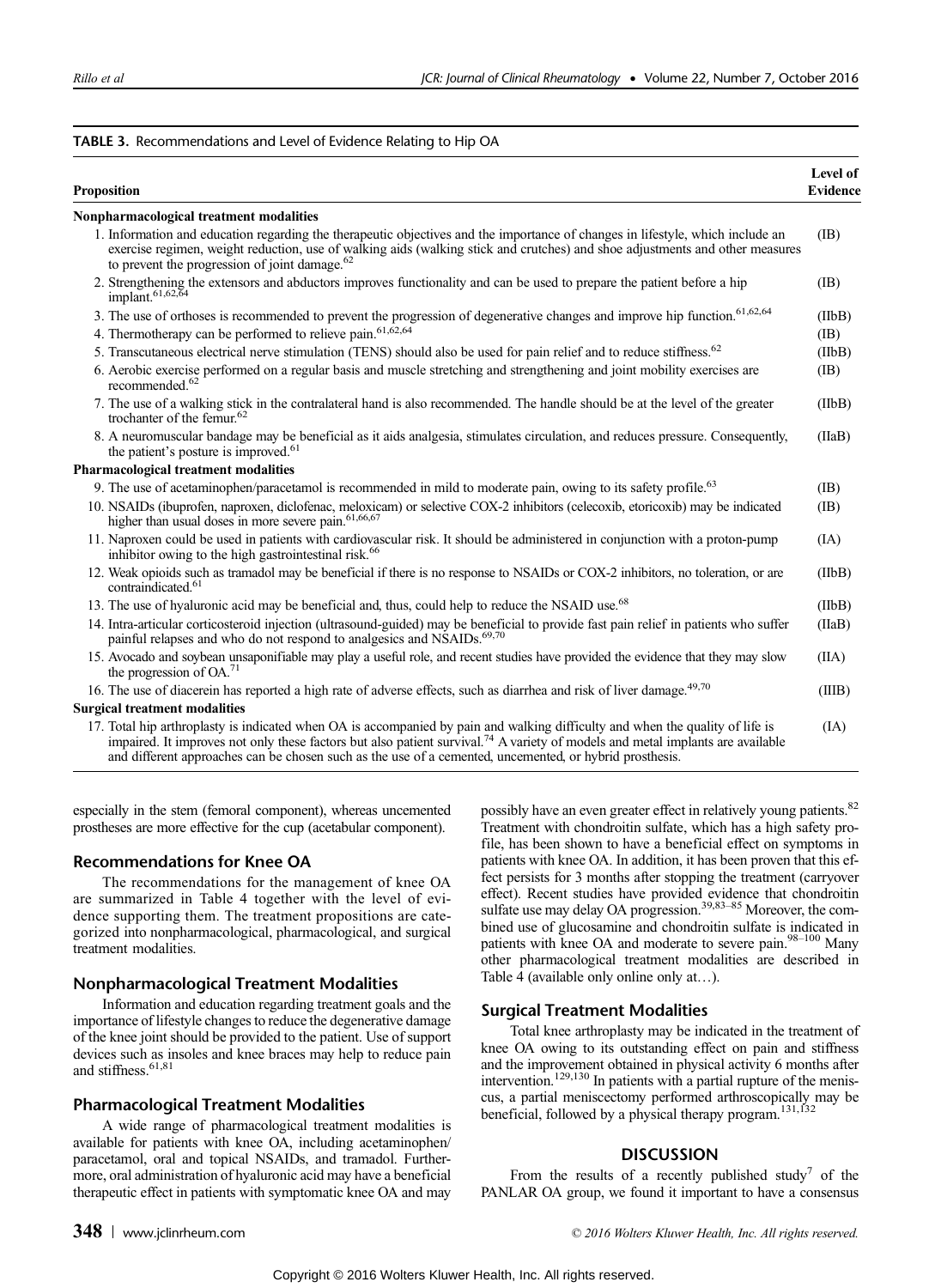# TABLE 4. Recommendations and Level of Evidence Relating to Knee OA

|                                         | <b>Proposition</b>                                                                                                                                                                                                                                                                                                                                          | Level of<br><b>Evidence</b> |
|-----------------------------------------|-------------------------------------------------------------------------------------------------------------------------------------------------------------------------------------------------------------------------------------------------------------------------------------------------------------------------------------------------------------|-----------------------------|
| Nonpharmacological treatment modalities |                                                                                                                                                                                                                                                                                                                                                             |                             |
|                                         | 1. Information and education regarding treatment goals and the importance of lifestyle changes to reduce the degenerative damage<br>of the knee joint should be provided. <sup>61,79</sup>                                                                                                                                                                  | (IA)                        |
|                                         | 2. Hydrotherapy in a therapeutic tank may be indicated in mild knee pain without swelling or stiffness; it is especially<br>beneficial for elderly patients. <sup>68</sup> A program of exercises for flexibility, mobilization, and stretching can be included. <sup>79</sup>                                                                              | (IIaA)                      |
|                                         | 3. Mechanotherapy, including flexibility programs and mobilization and stretching exercises, can reduce pain and<br>improve the range of motion of the knee. <sup>79</sup>                                                                                                                                                                                  | (IIbA)                      |
|                                         | 4. Thermotherapy (heat and cold) may help to improve the symptoms of knee OA. <sup>79</sup>                                                                                                                                                                                                                                                                 | (IIaA)                      |
|                                         | 5. The use heat to reduce pain and stiffness before performing flexion exercises in moderate and persistent pain is<br>recommended. <sup>81</sup>                                                                                                                                                                                                           | (IB)                        |
|                                         | 6. A program of flexibility, stretching, and strengthening exercises for symptomatic knee OA is recommended as this<br>reduces pain during walking and climbing stairs and improves the strength of the quadriceps femoris. <sup>83</sup>                                                                                                                   | (IA)                        |
|                                         | 7. A daily walk is recommended as this improves muscle strength, aerobic capacity, and endurance; facilitates a good night's<br>sleep; and reduces knee pain. <sup>81</sup>                                                                                                                                                                                 | (IA)                        |
|                                         | 8. Aerobic exercise can be implemented gradually and progressively according to each patient's level of fitness at a<br>frequency of three or more times per week, with a minimum duration of 20 to 30 minutes per session. <sup>81</sup>                                                                                                                   | (IA)                        |
|                                         | 9. Exercises for concentric contraction of the flexor and extensor muscles of the knee are indicated as these have been shown<br>to reduce pain both at rest and during activity. <sup>82</sup>                                                                                                                                                             | (IA)                        |
|                                         | 10. Support devices may be useful for reducing pain and stiffness and improving the functionality of the knee. <sup>79</sup> Insoles and<br>knee braces have been shown to decrease valgus or varus and knee pain.                                                                                                                                          | (IIaA)                      |
|                                         | 11. The use of bandage tape may help to reduce pain in patients with joint instability knee OA. <sup>81</sup>                                                                                                                                                                                                                                               | (IIaB)                      |
|                                         | 12. The use of assistive devices such as a walking stick, walker, or crutches is suggested as a preventive measure.<br>A walking stick must be used in the contralateral hand and the height must be adjusted to the level of the greater<br>trochanter, with the elbow bent at an angle of 25 to 30 degrees. <sup>79</sup>                                 | (IIaB)                      |
|                                         | <b>Pharmacological treatment modalities</b>                                                                                                                                                                                                                                                                                                                 |                             |
|                                         | 13. Acetaminophen/paracetamol is recommended at a dose of up to 3 g/day for the treatment of mild pain resulting from<br>knee OA. Moderate gastrolesive effects may occur and patients should be monitored for possible hepatic<br>complications. <sup>63,88</sup>                                                                                          | (IB)                        |
|                                         | 14. NSAIDs such as diclofenac, ibuprofen, and naproxen, and selective NSAIDs including celecoxib and etoricoxib are<br>indicated in moderate pain. <sup>89,90</sup> In all cases, gastric protection, such as a proton-pump inhibitor, is required <sup>91</sup><br>and naproxen is recommended in patients with cardiovascular risk. <sup>92</sup>         | (IA)                        |
|                                         | 15. Topical NSAIDs may be indicated in patients with gastrointestinal risk, even though the analgesic response decreases<br>after 1 year of use. $93-95$                                                                                                                                                                                                    | (IA)                        |
|                                         | 16. The use of tramadol in the case of severe pain in its various administration forms is recommended. <sup>115</sup>                                                                                                                                                                                                                                       | (IA)                        |
|                                         | 17. Capsaicin gel was shown to be an effective treatment for knee OA accompanied by mild to moderate pain. <sup>96</sup>                                                                                                                                                                                                                                    | (IB)                        |
|                                         | 18. Intra-articular corticosteroid injection (ultrasound-guided) may be beneficial to provide fast pain relief. <sup>69,70</sup>                                                                                                                                                                                                                            | (IIaB)                      |
|                                         | 19. Chondroitin sulfate has shown to have a beneficial effect on symptoms in patients with knee OA and a high safety profile.<br>It has been proven that its effect persists for 3 months after stopping the treatment (carryover effect). Recent studies have provided evidence that chondroitin sulfate use may delay OA progression. <sup>39,83-87</sup> | (IA)                        |
|                                         | 20. The combined use of glucosamine and chondroitin sulfate is indicated in patients with knee OA and moderate to severe<br>pain. <sup>97-100</sup>                                                                                                                                                                                                         | (IA)                        |
|                                         | 21. Glucosamine may be beneficial for pain relief and for improving joint function in patients. <sup>103</sup>                                                                                                                                                                                                                                              | (IA)                        |
|                                         | 22. Avocado soybean unsaponifiable may help to slow the progression of joint damage associated with knee OA. <sup>71</sup>                                                                                                                                                                                                                                  | (IIbA)                      |
|                                         | 23. The administration of intra-articular steroids may be reasonable for knee OA accompanied by inflammation. <sup>102</sup>                                                                                                                                                                                                                                | (IIbB)                      |
|                                         | 24. Intra-articular injection of hyaluronic acid of different molecular weights has proven to be beneficial in the treatment of<br>knee OA. <sup>103,104</sup>                                                                                                                                                                                              | (IIaB)                      |
|                                         | 25. Oral administration of hyaluronic acid may have a beneficial therapeutic effect in patients with symptomatic knee OA and<br>may possibly have an even greater effect in relatively young patients. <sup>82</sup>                                                                                                                                        | (IIbC)                      |
|                                         | 26. The use of strontium ranelate may be beneficial for the treatment of knee pain. <sup>105-107</sup>                                                                                                                                                                                                                                                      | (IIbB)                      |
|                                         | 27. Duloxetine may be helpful for knee OA accompanied by chronic pain. <sup>108,109</sup>                                                                                                                                                                                                                                                                   | (IIbC)                      |
|                                         | 28. The administration of low-dose oral steroids for a maximum of 12 weeks could be considered in patients older than<br>$65$ years. <sup>110</sup>                                                                                                                                                                                                         | (IIbC)                      |
|                                         | 29. Intra-articular injection of platelet-rich plasma may help to relieve pain associated with knee OA <sup>111-117</sup> ; however, our<br>recommendation is to conduct better quality studies.                                                                                                                                                            | (IIbC)                      |
|                                         | 30. The use of a supplement containing omega-3 and omega-6 fatty acids, zinc and vitamin E could be considered to<br>reduce pain and stiffness and improve joint function, and also to reduce the intake of NSAIDs/analgesics. <sup>124</sup>                                                                                                               | (IIbB)                      |

Continued next page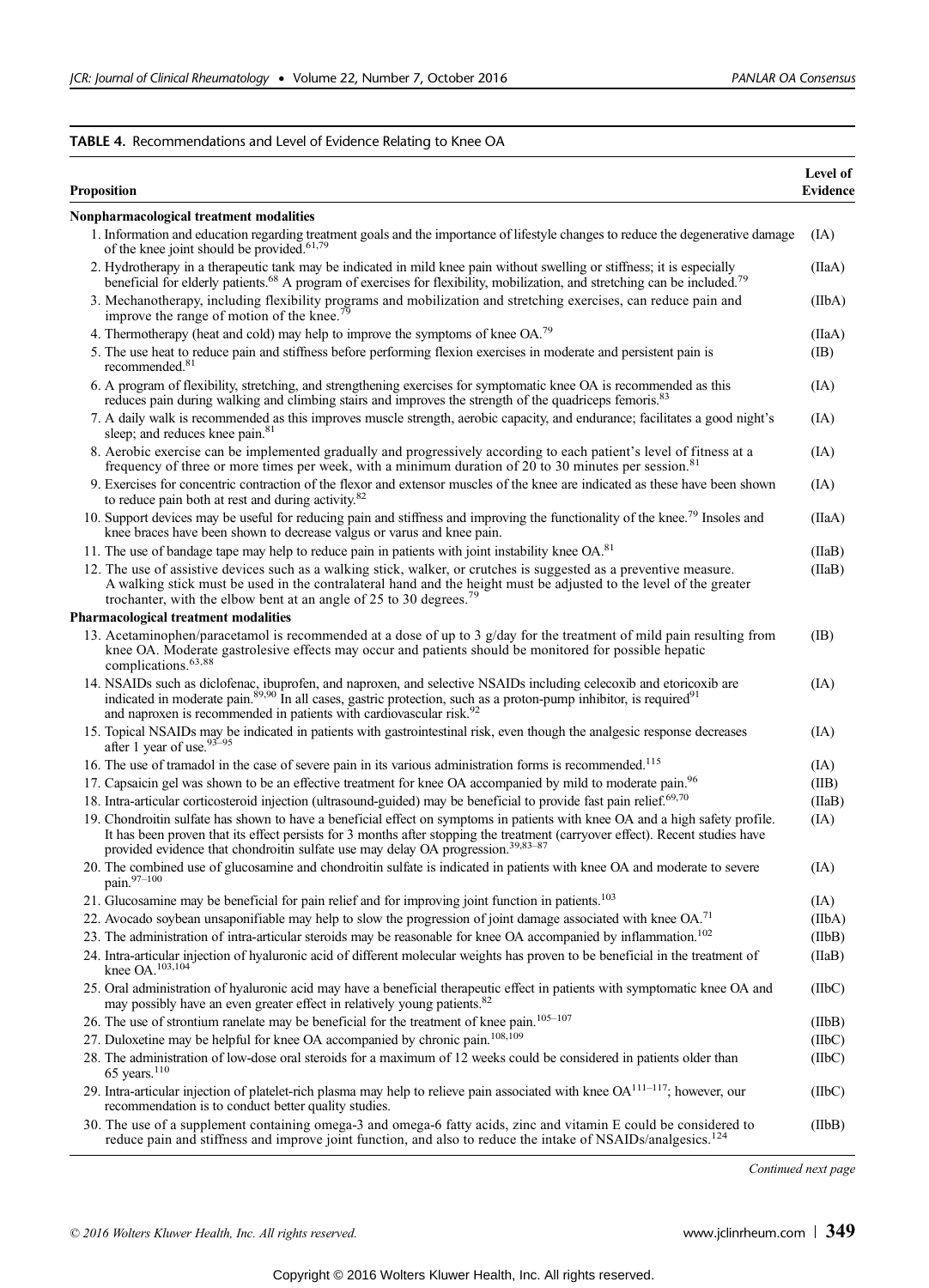#### TABLE 4. (Continued)

| <b>Proposition</b>                                                                                                                                                                                                                                                                                                                       |        |
|------------------------------------------------------------------------------------------------------------------------------------------------------------------------------------------------------------------------------------------------------------------------------------------------------------------------------------------|--------|
| 31. Intra-articular injection of mesenchymal stem cells derived from the infrapatellar fat pad may be effective at reducing pain<br>and improving knee function. <sup>128</sup>                                                                                                                                                          | (IIIC) |
| <b>Surgical treatment modalities</b>                                                                                                                                                                                                                                                                                                     |        |
| 32. There is no benefit associated with the use of arthroscopy in the treatment of knee OA, even in the presence of a partial<br>meniscal tear. <sup>133</sup>                                                                                                                                                                           | (IIIA) |
| 33. In patients with a partial rupture of the meniscus, a partial meniscectomy performed arthroscopically may be beneficial,<br>followed by a physical therapy program. $131,132$                                                                                                                                                        | (IIaB) |
| 34. Total knee arthroplasty may be indicated owing to its outstanding effect on pain and stiffness and the improvement obtained<br>in physical activity 6 months after intervention. <sup>128,129</sup> Proper preoperative planning is essential so that deformities<br>(varus or valgus) and long-term instabilities may be corrected. | (IIaB) |

on the treatment of hand, hip, and knee OA that could fit the needs of patients and specialists in America because of the significant differences in handling these patients. Moreover, the need to ensure proper care with the least economic impact, in a region in which many countries have large gaps in financial resources, and there is an important clinical diversity and various educational and cultural levels, suggests specific adaptation to regional characteristics. These recommendations for the management of patients with hand, hip, and knee OA are based on the best available evidence of benefit, safety, and tolerability of nonpharmacologic and pharmacologic and surgical treatment modalities and the consensus judgment of clinical experts from a wide range of disciplines balancing the benefits and harms of these treatments and incorporating their preferences and values.

#### Differences With Regard to ACR, OARSI, and EULAR

Although there are other consensus and guidelines<sup>13,61,62,79</sup> on the treatment of OA in the mentioned locations, this consensus focused on updating the information of the available modalities with the participation of the OA specialist and patients of 18 countries of America.

## **CONCLUSIONS**

These recommendations are based on the consensus opinions of clinical experts from a wide range of disciplines taking available evidence into account while balancing the benefits and risks of nonpharmacological, pharmacological, and surgical treatment modalities, and incorporating their preferences and values. It is hoped that these recommendations will be utilized by healthcare providers involved in the management of patients with hand, hip, and knee OA.

The pharmacological management of OA has traditionally been centered on analgesics and NSAIDs; however, increasing toxicity warnings have been issued recently for paracetamol, traditional NSAIDs, and COX-2 inhibitors, making OA chronic treatment even more challenging. The value and therapeutic efficacy of these agents are unquestionable, but there is growing awareness that they should be used for short time periods and for specific flares of the disease. The use of safer alternatives suitable for long-term administration, such as chondroitin and glucosamine, is advisable and presents growing evidence of efficacy and safety, making them a suitable alternative for long-term control of the disease. On the other hand, the use of nonpharmacological treatments should also be taken into account due to the improvements that these may produce to the quality of life of the patient. Latin America is formed by different countries with background not similar to the European or North American countries in terms of patient education or drug

availability. How conditions in different regions of Latin America will need consideration.

## ACKNOWLEDGMENT

The authors thank Dr. Luis Espinoza, Dr. Antonio Jimenez, Dr. John Reveille, Dr. Carlos Pineda (PANLAR ex-presidents), and Dr. Joan Von Feldt. The authors also thank Ximena Sanchez and Rosa Sciortino for technical support.

#### **REFERENCES**

- 1. Pereira D, Peleteiro B, Araújo J, et al. The effect of osteoarthritis definition on prevalence and incidence estimates: a systematic review. Osteoarthritis Cartilage. 2011;19:1270–1285.
- 2. Grotle M, Hagen KB, Natvig B, et al. Prevalence and burden of osteoarthritis: results from a population survey in Norway. J Rheumatol. 2008;35:677–684.
- 3. Forestier R, Francon A, Briole V, et al. Prevalence of generalized osteoarthritis in a population with knee osteoarthritis. Joint Bone Spine. 2011;78:275–278.
- 4. Blagojevic M, Jinks C, Jeffery A, et al. Risk factors for onset of osteoarthritis of the knee in older adults: a systematic review and meta-analysis. Osteoarthritis Cartilage. 2010;18:24–33.
- 5. Martin KR, Kuh D, Harris TB, et al. Body mass index, occupational activity, and leisure-time physical activity: an exploration of risk factors and modifiers for knee osteoarthritis in the 1946 British birth cohort. BMC Musculoskelet Disord. 2013;14:219.
- 6. Grotle M, Hagen KB, Natvig B, et al. Obesity and osteoarthritis in knee, hip and/or hand: an epidemiological study in the general population with 10 years follow-up. BMC Musculoskelet Disord. 2008;9:132.
- 7. Reginato AM, Riera H, Vera M, et al. Osteoarthritis in Latin America: study of demographic and clinical characteristics in 3040 patients. J Clin Rheumatol. 2015;21:391–397.
- 8. Silber S. A new and rapid scoring system to assess the scientific evidence from clinical trials. J Interv Cardiol. 2006;19:485-92.
- 9. Jadad AR, Moore RA, Carroll D, et al. Assessing the quality of reports of randomized clinical trials: is blinding necessary? Control Clin Trials. 1996;17:1–12. doi:10.1016/0197-2456(95)00134-4. PMID 8721797.
- 10. Moe RH, Kjeken I, Uhlig T, et al. There is inadequate evidence to determine the effectiveness of nonpharmacological and nonsurgical interventions for hand osteoarthritis: an overview of high-quality systematic reviews. Phys Ther. 2009;89:1363–1370.
- 11. Hagen KB, Smedslund G, Moe RH, et al. The evidence for non-pharmacological therapy of hand and hip OA. Nat Rev Rheumatol. 2009;5:517–519.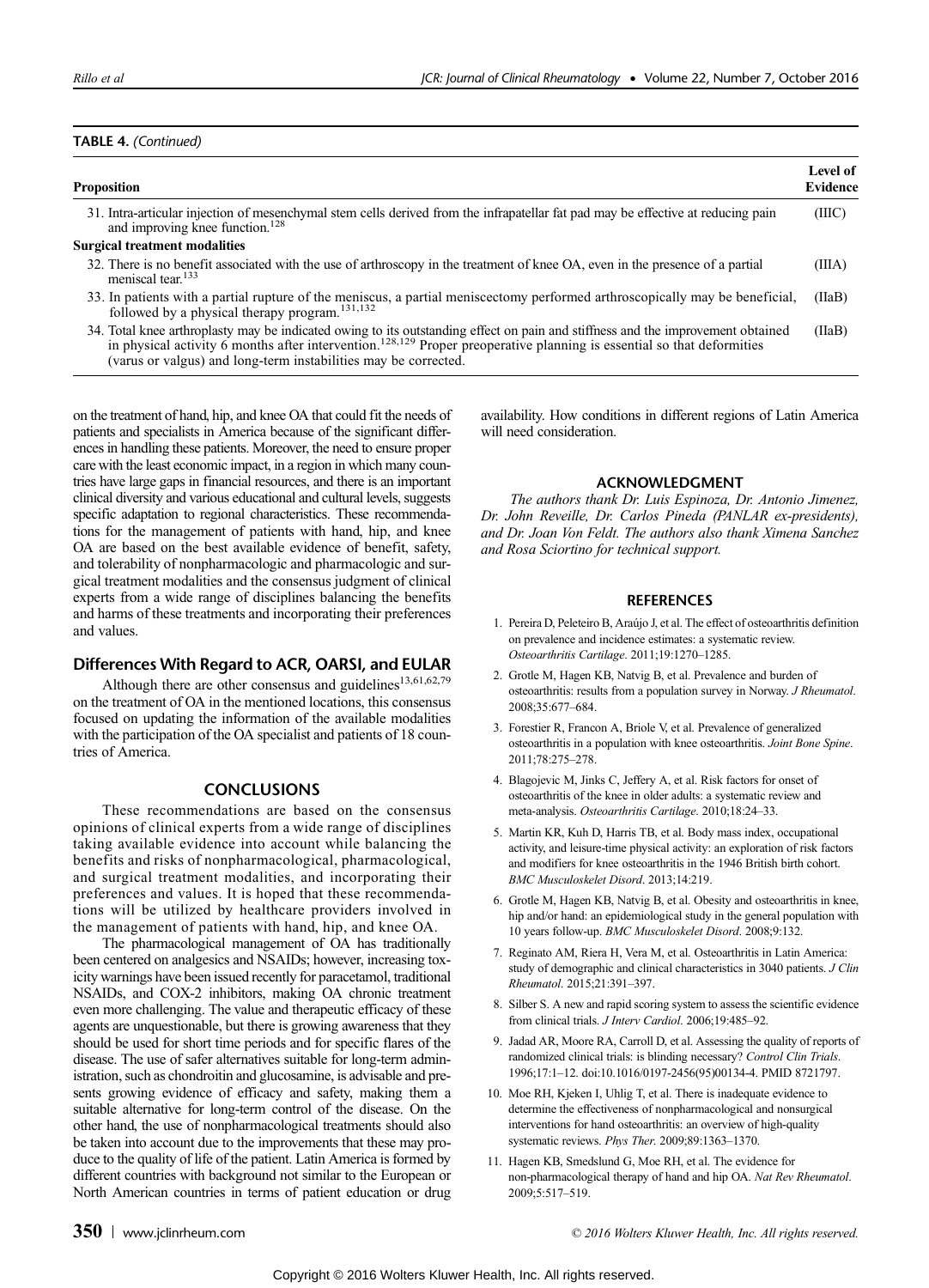- 12. Mahendira D, Towheed TE. Systematic review of non-surgical therapies for osteoarthritis of the hand: an update. Osteoarthritis Cartilage. 2009;17:1263–1268.
- 13. Hochberg MC, Altman RD, April KT, et al. American College of Rheumatology 2012 recommendations for the use of nonpharmacologic and pharmacologic therapies in osteoarthritis of the hand, hip, and knee. Arthritis Care Res (Hoboken). 2012;64:465–474.
- 14. Beasley J. Osteoarthritis and rheumatoid arthritis: conservative therapeutic management. J Hand Ther. 2012;25:163–171; quiz 172.
- 15. Wenham CY, Conaghan PG. Optimizing pain control in osteoarthritis. Practitioner. 2010;254:23–6, 2–3.
- 16. Valdes K, Marik T. A systematic review of conservative interventions for osteoarthritis of the hand. J Hand Ther. 2010;23:334–50; quiz 351.
- 17. Rannou F, Poiraudeau S. Non-pharmacological approaches for the treatment of osteoarthritis. Best Pract Res Clin Rheumatol. 2010;24:93–106.
- 18. Kjeken I, Smedslund G, Moe RH, et al. Systematic review of design and effects of splints and exercise programs in hand osteoarthritis. Arthritis Care Res (Hoboken). 2011;63:834–848.
- 19. Ye L, Kalichman L, Spittle A, et al. Effects of rehabilitative interventions on pain, function and physical impairments in people with hand osteoarthritis: a systematic review. Arthritis Res Ther. 2011;13:R28.
- 20. Kjeken I. Occupational therapy-based and evidence-supported recommendations for assessment and exercises in hand osteoarthritis. Scand J Occup Ther. 2011;18:265-281.
- 21. Myrer JW, Johnson AW, Mitchell UH, et al. Topical analgesic added to paraffin enhances paraffin bath treatment of individuals with hand osteoarthritis. Disabil Rehabil. 2011;33:467–474.
- 22. Gomes Carreira AC, Jones A, Natour J. Assessment of the effectiveness of a functional splint for osteoarthritis of the trapeziometacarpal joint on the dominant hand: a randomized controlled study. J Rehabil Med. 2010;42:469–474.
- 23. Ikeda M, Ishii T, Kobayashi Y, et al. Custom-made splint treatment for osteoarthritis of the distal interphalangeal joints. J Hand Surg Am. 2010; 35:589–593.
- 24. Rannou F, Dimet J, Boutron I, et al. Splint for base-of-thumb osteoarthritis: a randomized trial. Ann Intern Med. 2009;150:661–669.
- 25. Boustedt C, Nordenskiöld U, Lundgren Nilsson A. Effects of a hand-joint protection programme with an addition of splinting and exercise: one year follow-up. Clin Rheumatol. 2009;28:793–799.
- 26. Rogers MW, Wilder FV. Exercise and hand osteoarthritis symptomatology: a controlled crossover trial. J Hand Ther. 2009;22: 10–17; discussion 19–20; quiz 18.
- 27. Espinosa MA, C. Cajigas JC, Esquivel JA. Reunión multidisciplinaria de expertos en diagnóstico y tratamiento de pacientes con osteoartritis. Actualización basada en evidencias. Med Int Mex. 2013;29:67–92.
- 28. Swindells MG, Logan AJ, Armstrong DJ, et al. The benefit of radiologically-guided steroid injections for trapeziometacarpal osteoarthritis. Ann R Coll Surg Engl. 2010;92:680–684.
- 29. Fioravanti A, Fabbroni M, Cerase A, et al. Treatment of erosive osteoarthritis of the hands by intra-articular infliximab injections: a pilot study. Rheumatol Int. 2009;29:961–965.
- 30. Derry S, Moore RA, Rabbie R. Topical NSAIDs for chronic musculoskeletal pain in adults. Cochrane Database Syst Rev. 2012:CD007400.
- 31. Marks JL, van der Heijde DM, Colebatch AN, et al. Pain pharmacotherapy in patients with inflammatory arthritis and concurrent cardiovascular or renal disease: a Cochrane systematic review. J Rheumatol Suppl. 2012;90:81–84.
- 32. Stukstette M, Hoogeboom T, de Ruiter R, et al. A multidisciplinary and multidimensional intervention for patients with hand osteoarthritis. Clin Rehabil. 2012;26:99–110.
- 33. Altman RD. New guidelines for topical NSAIDs in the osteoarthritis treatment paradigm. Curr Med Res Opin. 2010;26:2871–2876.
- 34. Barthel HR, Axford-Gatley RA. Topical nonsteroidal anti-inflammatory drugs for osteoarthritis. Postgrad Med. 2010;122:98–106.
- 35. Altman RD. Pharmacological therapies for osteoarthritis of the hand: a review of the evidence. Drugs Aging. 2010;27:729–745.
- 36. Altman RD. Early management of osteoarthritis. Am J Manag Care. 2010; (16 Suppl Management):S41–S47.
- 37. Spies-Dorgelo MN, van der Windt DA, Prins AP, et al. Diagnosis and management of patients with hand and wrist problems in general practice. Eur J Gen Pract. 2009;15:84–94.
- 38. Gabay C, Medinger-Sadowski C, Gascon D, et al. Symptomatic effects of chondroitin 4 and chondroitin 6 sulfate on hand osteoarthritis: a randomized, double-blind, placebo-controlled clinical trial at a single center. Arthritis Rheum. 2011;63:3383–3391.
- 39. Monfort J, Martel-Pelletier J, Pelletier JP. Chondroitin sulphate for symptomatic osteoarthritis: critical appraisal of meta-analyses. Curr Med Res Opin. 2008;24:1303–1308.
- 40. Moran SL, Duymaz A, Karabekmez FE. The efficacy of hyaluronic acid in the treatment of osteoarthritis of the trapeziometacarpal joint. J Hand Surg Am. 2009;34:942–944.
- 41. Shin EK, Osterman AL. Treatment of thumb metacarpophalangeal and interphalangeal joint arthritis. Hand Clin. 2008;24:239–250.
- 42. Smith AS, Dore CJ, Dennis L, et al. A randomised controlled trial of subcutaneous sodium salicylate therapy for osteoarthritis of the thumb. Postgrad Med J. 2010;86:341–345.
- 43. Mandl LA, Hotchkiss RN, Adler RS, et al. Injectable hyaluronan for the treatment of carpometacarpal osteoarthritis: open label pilot trial. Curr Med Res Opin. 2009;25:2103–2108.
- 44. Salini V, De Amicis D, Abate M, et al. Ultrasound-guided hyaluronic acid injection in carpometacarpal osteoarthritis: short-term results. Int J Immunopathol Pharmacol. 2009;22:455–460.
- 45. Bahadir C, Onal B, Dayan VY, et al. Comparison of therapeutic effects of sodium hyaluronate and corticosteroid injections on trapeziometacarpal joint osteoarthritis. Clin Rheumatol. 2009;28:529-533.
- 46. Ingegnoli F, Soldi A, Meroni PL. Power Doppler sonography and clinical monitoring for hyaluronic acid treatment of rhizarthrosis: a pilot study. J Hand Microsurg. 2011;3:51–54.
- 47. Keen HI, Wakefield RJ, Hensor EM, et al. Response of symptoms and synovitis to intra-muscular methylprednisolone in osteoarthritis of the hand: an ultrasonographic study. Rheumatology (Oxford). 2010;49: 1093–1100.
- 48. Maarse W, Watts AC, Bain GI. Medium-term outcome following intra-articular corticosteroid injection in first CMC joint arthritis using fluoroscopy. Hand Surg. 2009;14:99–104.
- 49. Bartels EM, Bliddal H, Schøndorff PK, et al. Symptomatic efficacy and safety of diacerein in the treatment of osteoarthritis: a meta-analysis of randomized placebo-controlled trials. Osteoarthritis Cartilage. 2010;18: 289–296.
- 50. Güler-Yüksel M, Allaart CF, Watt I, et al. Treatment with TNF-alpha inhibitor infliximab might reduce hand osteoarthritis in patients with rheumatoid arthritis. Osteoarthritis Cartilage. 2010;18: 1256–1262.
- 51. Chevalier X, Eymard F, Richette P. Biologic agents in osteoarthritis: hopes and disappointments. Nat Rev Rheumatol. 2013;9:400–410.
- 52. Saviola G, Abdi-Ali L, Campostrini L, et al. Clodronate and hydroxychloroquine in erosive osteoarthritis: a 24-month open randomized pilot study. Mod Rheumatol. 2012;22:256–263.
- 53. Kozlow JH, Chung KC. Current concepts in the surgical management of rheumatoid and osteoarthritic hands and wrists. Hand Clin. 2011;27:31–41.

<sup>© 2016</sup> Wolters Kluwer Health, Inc. All rights reserved. <www.jclinrheum.com>  $\,$  351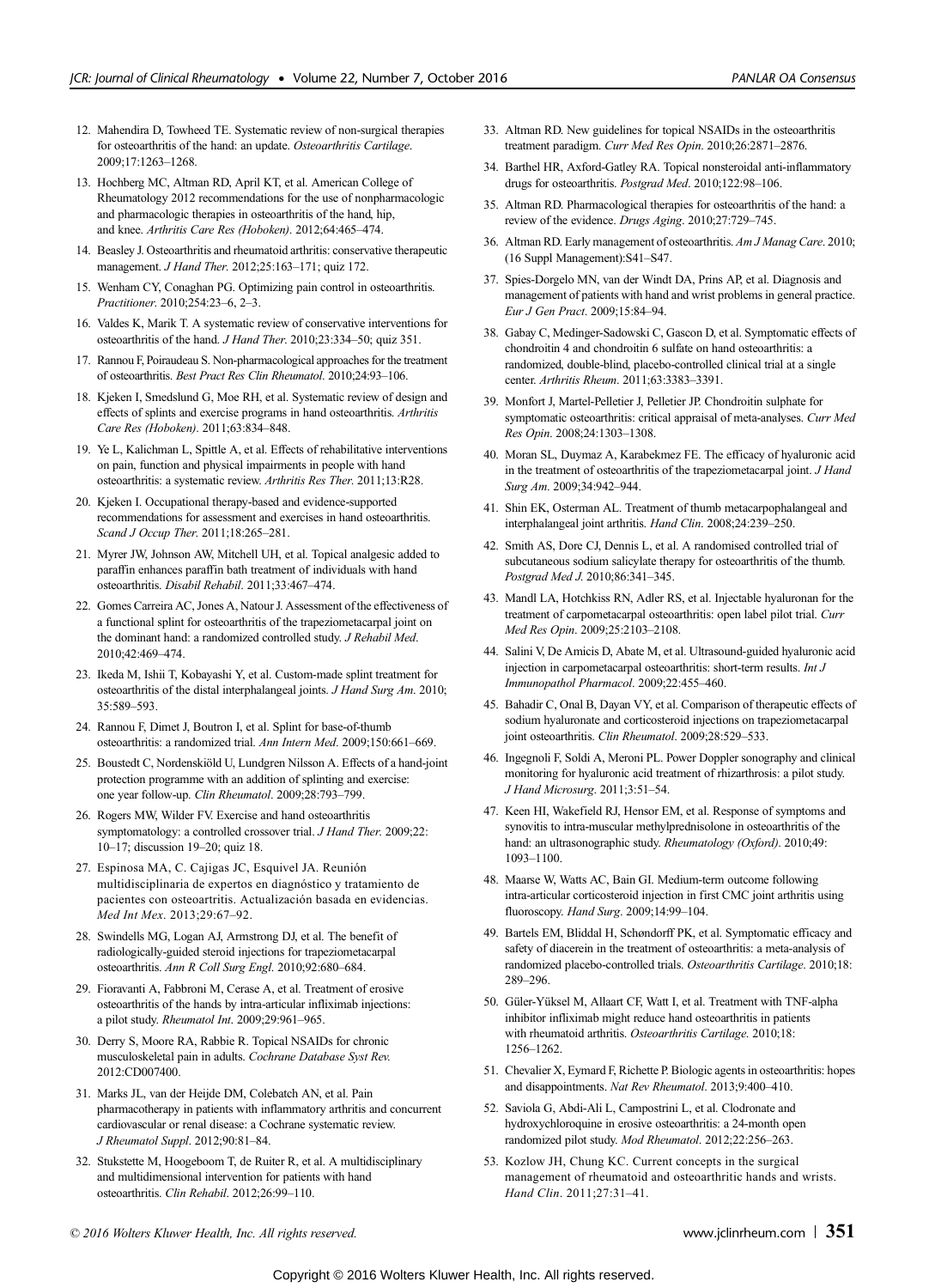- 54. Diao E, Rosenwasser MP, Glickel SZ, et al. Arthritis of the thumb basal joint: old and new treatments for a common condition. Instr Course Lect. 2009;58:551–559.
- 55. Wajon A, Carr E, Edmunds I, et al. Surgery for thumb (trapeziometacarpal joint) osteoarthritis. Cochrane Database Syst Rev. 2009:CD004631.
- 56. Pritchett JW, Habryl LS. A promising thumb basal joint hemiarthroplasty for treatment of trapeziometacarpal osteoarthritis. Clin Orthop Relat Res. 2012;470:2756–2763.
- 57. Pardini AG Jr, Freitas AD, Chaves AB, et al. Comparative study between trapezium resection and tendon interposition with and without ligamentplasty in the management of carpometacarpal arthrosis of the thumb. J Hand Microsurg. 2009;1:7-11.
- 58. Kapoutsis DV, Dardas A, Day CS. Carpometacarpal and scaphotrapeziotrapezoid arthritis: arthroscopy, arthroplasty, and arthrodesis. J Hand Surg Am. 2011;36:354–366.
- 59. Abzug JM, Osterman AL. Arthroscopic hemiresection for stage II–III trapeziometacarpal osteoarthritis. Hand Clin. 2011;27:347–354.
- 60. Forthman CL. Management of advanced trapeziometacarpal arthrosis. J Hand Surg Am. 2009;34:331–334.
- 61. Fernandes L, Hagen KB, Bijlsma JW, et al. EULAR recommendations for the non-pharmacological core management of hip and knee osteoarthritis. Ann Rheum Dis. 2013;72:1125–1135.
- 62. Hawkeswood JR. Evidence-based guidelines for the nonpharmacological treatment of osteoarthritis of the hip and knee. BCMJ. 2010;52:399–403.
- 63. Verkleij SP, Luijsterburg PA, Bohnen AM, et al. NSAIDs vs acetaminophen in knee and hip osteoarthritis: a systematic review regarding heterogeneity influencing the outcomes. Osteoarthritis Cartilage. 2011;19:921–929.
- 64. Beswick AD, Wylde V, Gooberman-Hill R, et al. What proportion of patients report long-term pain after total hip or knee replacement for osteoarthritis? A systematic review of prospective studies in unselected patients. BMJ Open. 2012;2:e000435.
- 65. Ethgen O, Bruyere O, Richy F, et al. Health-related quality of life in total hip and total knee arthroplasty. A qualitative and systematic review of the literature. J Bone Joint Surg Am. 2004; 86-A:963–974.
- 66. Burmester G, Lanas A, Biasucci L, et al. The appropriate use of non-steroidal anti-inflammatory drugs in rheumatic disease: opinions of a multidisciplinary European expert panel. Ann Rheum Dis. 2011;70: 818–822.
- 67. Lanas A, Garcia-Tell G, Armada B, et al. Prescription patterns and appropriateness of NSAID therapy according to gastrointestinal risk and cardiovascular history in patients with diagnoses of osteoarthritis. BMC Med. 2011;9:38.
- 68. Abdulla A, Adams N, Bone M, et al. Guidance on the management of pain in older people. Age Ageing. 2013;42(Suppl 1):i1–57.
- 69. Lambert RG, Hutchings EJ, Grace MG, et al. Steroid injection for osteoarthritis of the hip: a randomized, double-blind, placebo-controlled trial. Arthritis Rheum. 2007;56:2278–2287.
- 70. Micu MC, Bogdan GD, Fodor D. Steroid injection for hip osteoarthritis: efficacy under ultrasound guidance. Rheumatology (Oxford). 2010;49: 1490–1494.
- 71. Christensen R, Bartels EM, Astrup A, et al. Symptomatic efficacy of avocado-soybean unsaponifiables (ASU) in osteoarthritis (OA) patients: a meta-analysis of randomized controlled trials. Osteoarthritis Cartilage. 2008;16:399–408.
- 72. Hand L, PRAC Recommends Suspending Drugs With Diacerein [Medscape Web site]. Available at: [http://www.medscape.com/](http://www.medscape.com/viewarticle/814067) [viewarticle/814067.](http://www.medscape.com/viewarticle/814067) Accessed July 15, 2015.
- 73. Lynch TS, Terry MA, Bedi A, et al. Hip arthroscopic surgery: patient evaluation, current indications, and outcomes. Am J Sports Med. 2013;41: 1174–1189.
- 74. Dieppe P, Judge A, Williams S, et al. Variations in the pre-operative status of patients coming to primary hip replacement for osteoarthritis in European orthopaedic centres. BMC Musculoskelet Disord. 2009;10:19.
- 75. Shan L, Shan B, Graham D, et al. Total hip replacement: a systematic review and meta-analysis on mid-term quality of life. Osteoarthritis Cartilage. 2014;22:389–406.
- 76. McHugh GA, Campbell M, Luker KA. Predictors of outcomes of recovery following total hip replacement surgery: a prospective study. Bone Joint Res. 2013;2:248–254.
- 77. Somayaji R, Barnabe C, Martin L. Risk factors for infection following total joint arthroplasty in rheumatoid arthritis. Open Rheumatol J. 2013;7: 119–124.
- 78. Hailer NP, Garellick G, Kärrholm J. Uncemented and cemented primary total hip arthroplasty in the Swedish Hip Arthroplasty Register. Acta Orthop. 2010;81:34–41.
- 79. McAlindon TE, Bannuru RR, Sullivan MC, et al. OARSI guidelines for the non-surgical management of knee osteoarthritis. Osteoarthritis Cartilage. 2014;22:363–388.
- 80. Fary RE, Carroll GJ, Briffa TG, et al. The effectiveness of pulsed electrical stimulation in the management of osteoarthritis of the knee: results of a double-blind, randomized, placebo-controlled, repeated-measures trial. Arthritis Rheum. 2011;63:1333–1342.
- 81. Brosseau L, Wells GA, Kenny GP, et al. The implementation of a community-based aerobic walking program for mild to moderate knee osteoarthritis (OA): a knowledge translation (KT) randomized controlled trial (RCT): Part I: The Uptake of the Ottawa Panel clinical practice guidelines (CPGs). BMC Public Health. 2012;12:871.
- 82. Tashiro T, Seino S, Sato T, et al. Oral administration of polymer hyaluronic acid alleviates symptoms of knee osteoarthritis: a double-blind, placebo-controlled study over a 12-month period. ScientificWorldJournal. 2012;2012:167928.
- 83. Wildi LM, Raynauld JP, Martel-Pelletier J, et al. Chondroitin sulphate reduces both cartilage volume loss and bone marrow lesions in knee osteoarthritis patients starting as early as 6 months after initiation of therapy: a randomised, double-blind, placebo-controlled pilot study using MRI. Ann Rheum Dis. 2011;70:982–989.
- 84. Möller I, Pérez M, Monfort J, et al. Effectiveness of chondroitin sulphate in patients with concomitant knee osteoarthritis and psoriasis: a randomized, double-blind, placebo-controlled study. Osteoarthritis Cartilage. 2010;18(Suppl 1):S32–S40.
- 85. Hochberg MC, Zhan M, Langenberg P. The rate of decline of joint space width in patients with osteoarthritis of the knee: a systematic review and meta-analysis of randomized placebo-controlled trials of chondroitin sulfate. Curr Med Res Opin. 2008;24:3029–3035.
- 86. Kahan A, Uebelhart D, De Vathaire F, et al. Long-term effects of chondroitins 4 and 6 sulfate on knee osteoarthritis: the study on osteoarthritis progression prevention, a two-year, randomized, double-blind, placebo-controlled trial. Arthritis Rheum. 2009;60: 524–533.
- 87. Zegels B, Crozes P, Uebelhart D, et al. Equivalence of a single dose (1200 mg) compared to a three-time a day dose (400 mg) of chondroitin 4&6 sulfate in patients with knee osteoarthritis. Results of a randomized double blind placebo controlled study. Osteoarthritis Cartilage. 2013;21:22–27.
- 88. Schnitzer TJ, Tesser JR, Cooper KM, et al. A 4-week randomized study of acetaminophen extended-release vs rofecoxib in knee osteoarthritis. Osteoarthritis Cartilage. 2009;17:1–7.
- 89. Moore RA, Moore OA, Derry S, et al. Responder analysis for pain relief and numbers needed to treat in a meta-analysis of etoricoxib osteoarthritis trials: bridging a gap between clinical trials and clinical practice. Ann Rheum Dis. 2010;69:374–379.
- 90. Hmamouchi I, Allali F, Tahiri L, et al. Clinically important improvement in the WOMAC and predictor factors for response to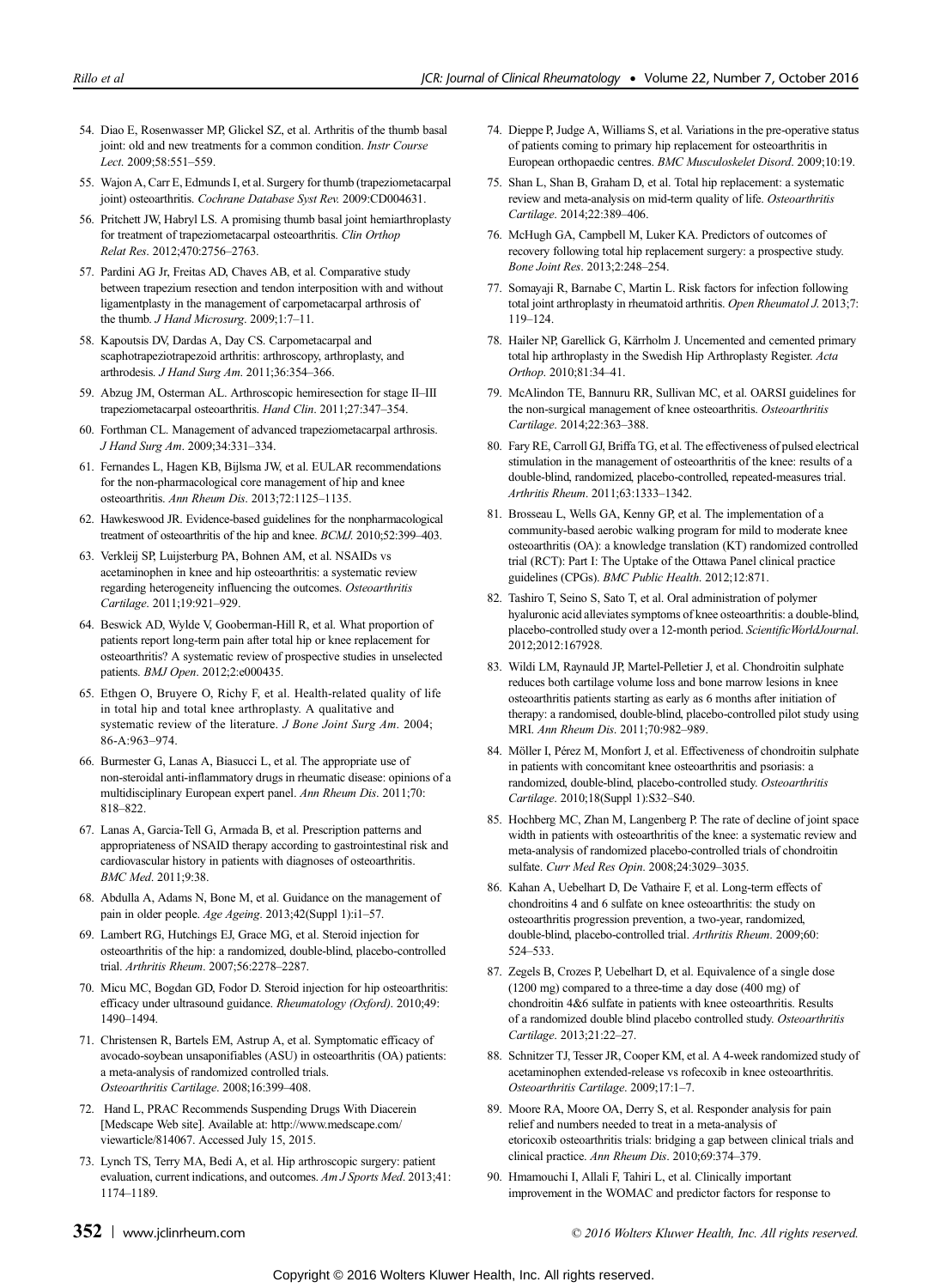non-specific non-steroidal anti-inflammatory drugs in osteoarthritic patients: a prospective study. BMC Res Notes. 2012;5:58.

- 91. Chan FK, Abraham NS, Scheiman JM, et al. Management of patients on nonsteroidal anti-inflammatory drugs: a clinical practice recommendation from the First International Working Party on Gastrointestinal and Cardiovascular Effects of Nonsteroidal Anti-inflammatory Drugs and Anti-platelet Agents. Am J Gastroenterol. 2008;103:2908–2918.
- 92. Schjerning Olsen AM, Fosbol EL, Lindhardsen J, et al. Duration of treatment with nonsteroidal anti-inflammatory drugs and impact on risk of death and recurrent myocardial infarction in patients with prior myocardial infarction: a nationwide cohort study. Circulation. 2011;123:2226–2235.
- 93. Underwood M, Ashby D, Cross P, et al. Advice to use topical or oral ibuprofen for chronic knee pain in older people: randomised controlled trial and patient preference study. BMJ. 2008;336:138–142.
- 94. Doi T, Akai M, Fujino K, et al. Effect of nonsteroidal anti-inflammatory drug plasters for knee osteoarthritis in Japanese: a randomized controlled trial. Mod Rheumatol. 2010;20:24–33.
- 95. Simon LS, Grierson LM, Naseer Z, et al. Efficacy and safety of topical diclofenac containing dimethyl sulfoxide (DMSO) compared with those of topical placebo, DMSO vehicle and oral diclofenac for knee osteoarthritis. Pain. 2009;143:238–245.
- 96. Kosuwon W, Sirichatiwapee W, Wisanuyotin T, et al. Efficacy of symptomatic control of knee osteoarthritis with 0.0125% of capsaicin versus placebo. J Med Assoc Thai. 2010;93:1188–1195.
- 97. Lee YH, Woo JH, Choi SJ, et al. Effect of glucosamine or chondroitin sulfate on the osteoarthritis progression: a meta-analysis. Rheumatol Int. 2010;30:357–363.
- 98. Fransen M, Agaliotis M, Nairn L, et al. Glucosamine and chondroitin for knee osteoarthritis: a double-blind randomised placebo-controlled clinical trial evaluating single and combination regimens. Ann Rheum Dis. 2015;74:851–858.
- 99. Sawitzke AD, Shi H, Finco MF, et al. Clinical efficacy and safety of glucosamine, chondroitin sulphate, their combination, celecoxib or placebo taken to treat osteoarthritis of the knee: 2-year results from GAIT. Ann Rheum Dis. 2010;69:1459–1464.
- 100. Martel-Pelletier J, Roubille C, Abram F, et al. First-line analysis of the effects of treatment on progression of structural changes in knee osteoarthritis over 24 months: data from the osteoarthritis initiative progression cohort. Ann Rheum Dis. 2015;74:547–556.
- 101. Maheu E, Cadet C, Marty M, et al. Randomised, controlled trial of avocado-soybean unsaponifiable (Piascledine) effect on structure modification in hip osteoarthritis: the ERADIAS study. Ann Rheum Dis. 2014;73:376–384.
- 102. Hirsch G, Kitas G, Klocke R. Intra-articular corticosteroid injection in osteoarthritis of the knee and hip: factors predicting pain relief—a systematic review. Semin Arthritis Rheum. 2013;42:451–473.
- 103. Miller LE, Block JE. US-approved intra-articular hyaluronic acid injections are safe and effective in patients with knee osteoarthritis: systematic review and meta-analysis of randomized, saline-controlled trials. Clin Med Insights Arthritis Musculoskelet Disord. 2013;6:57–63.
- 104. Shen X, Gatti R. The safety and efficacy of intra-articular dual molecular weighted hyaluronic acid in the treatment of knee osteoarthritis: the I.d.e.h.a. Study. Orthop Rev (Pavia). 2013;5:e33.
- 105. Reginster JY, Badurski J, Bellamy N, et al. Efficacy and safety of strontium ranelate in the treatment of knee osteoarthritis: results of a double-blind, randomised placebo-controlled trial. Ann Rheum Dis. 2013; 72:179–186.
- 106. Lafeber FP, van Laar JM. Strontium ranelate: ready for clinical use as disease-modifying osteoarthritis drug? Ann Rheum Dis. 2013;72: 157–161.
- 107. Jones B. Osteoarthritis: evaluating strontium ranelate treatment for knee OA. Nat Rev Rheumatol. 2012;8:693.
- 108. Chappell AS, Ossanna MJ, Liu-Seifert H, et al. Duloxetine, a centrally acting analgesic, in the treatment of patients with osteoarthritis knee pain: a 13-week, randomized, placebo-controlled trial. Pain. 2009;146: 253–260.
- 109. Abou-Raya S, Abou-Raya A, Helmii M. Duloxetine for the management of pain in older adults with knee osteoarthritis: randomised placebo-controlled trial. Age Ageing. 2012;41:646-652.
- 110. Abou-Raya A, Abou-Raya S, Khadrawi T, et al. Effect of low-dose oral prednisolone on symptoms and systemic inflammation in older adults with moderate to severe knee osteoarthritis: a randomized placebo-controlled trial. J Rheumatol. 2014;41:53–59.
- 111. Filardo G, Kon E, Di Martino A, et al. Platelet-rich plasma vs hyaluronic acid to treat knee degenerative pathology: study design and preliminary results of a randomized controlled trial. BMC Musculoskelet Disord. 2012;13:229.
- 112. Sanchez M, Anitua E, Azofra J, et al. Intra-articular injection of an autologous preparation rich in growth factors for the treatment of knee OA: a retrospective cohort study. Clin Exp Rheumatol. 2008;26:910–913.
- 113. Sampson S, Reed M, Silvers H, et al. Injection of platelet-rich plasma in patients with primary and secondary knee osteoarthritis: a pilot study. Am J Phys Med Rehabil. 2010;89:961–969.
- 114. Wang-Saegusa A, Cugat R, Ares O, et al. Infiltration of plasma rich in growth factors for osteoarthritis of the knee short-term effects on function and quality of life. Arch Orthop Trauma Surg. 2011;131:311–317.
- 115. Napolitano M, Matera S, Bossio M, et al. Autologous platelet gel for tissue regeneration in degenerative disorders of the knee. Blood Transfus. 2012;10:72–77.
- 116. Spakova T, Rosocha J, Lacko M, et al. Treatment of knee joint osteoarthritis with autologous platelet-rich plasma in comparison with hyaluronic acid. Am J Phys Med Rehabil. 2012;91:411–417.
- 117. Dold AP, Zywiel MG, Taylor DW, et al. Platelet-rich plasma in the management of articular cartilage pathology: a systematic review. Clin J Sport Med. 2014;24:31–43.
- 118. Davis AJ, Smith TO, Hing CB, et al. Are bisphosphonates effective in the treatment of osteoarthritis pain? A meta-analysis and systematic review. PLoS One. 2013;8:e72714.
- 119. Garnero P, Aronstein WS, Cohen SB, et al. Relationships between biochemical markers of bone and cartilage degradation with radiological progression in patients with knee osteoarthritis receiving risedronate: the Knee Osteoarthritis Structural Arthritis randomized clinical trial. Osteoarthritis Cartilage. 2008;16:660–666.
- 120. Iwamoto J, Takeda T, Sato Y, et al. Effects of risedronate on osteoarthritis of the knee. Yonsei Med J. 2010;51:164–170.
- 121. Arti HR, Azemi ME. Comparing the effect of glucosamine and glucosamine with alendronate in symptomatic relieve of degenerative knee joint disease: a double-blind randomized clinical trial study. Jundishapur J Nat Pharm Prod. 2012;7:87–92.
- 122. Laslett LL, Dore DA, Quinn SJ, et al. Zoledronic acid reduces knee pain and bone marrow lesions over 1 year: a randomised controlled trial. Ann Rheum Dis. 2012;71:1322–1328.
- 123. Bhattacharya I, Saxena R, Gupta V. Efficacy of vitamin E in knee osteoarthritis management of North Indian geriatric population. Ther Adv Musculoskelet Dis. 2012;4:11–19.
- 124. Jacquet A, Girodet PO, Pariente A, et al. Phytalgic, a food supplement, vs placebo in patients with osteoarthritis of the knee or hip: a randomised double-blind placebo-controlled clinical trial. Arthritis Res Ther. 2009; 11:R192.
- 125. Cao Y, Jones G, Cicuttini F, et al. Vitamin D supplementation in the management of knee osteoarthritis: study protocol for a randomized controlled trial. Trials. 2012;13:131.
- © 2016 Wolters Kluwer Health, Inc. All rights reserved. <www.jclinrheum.com>  $\,$  353